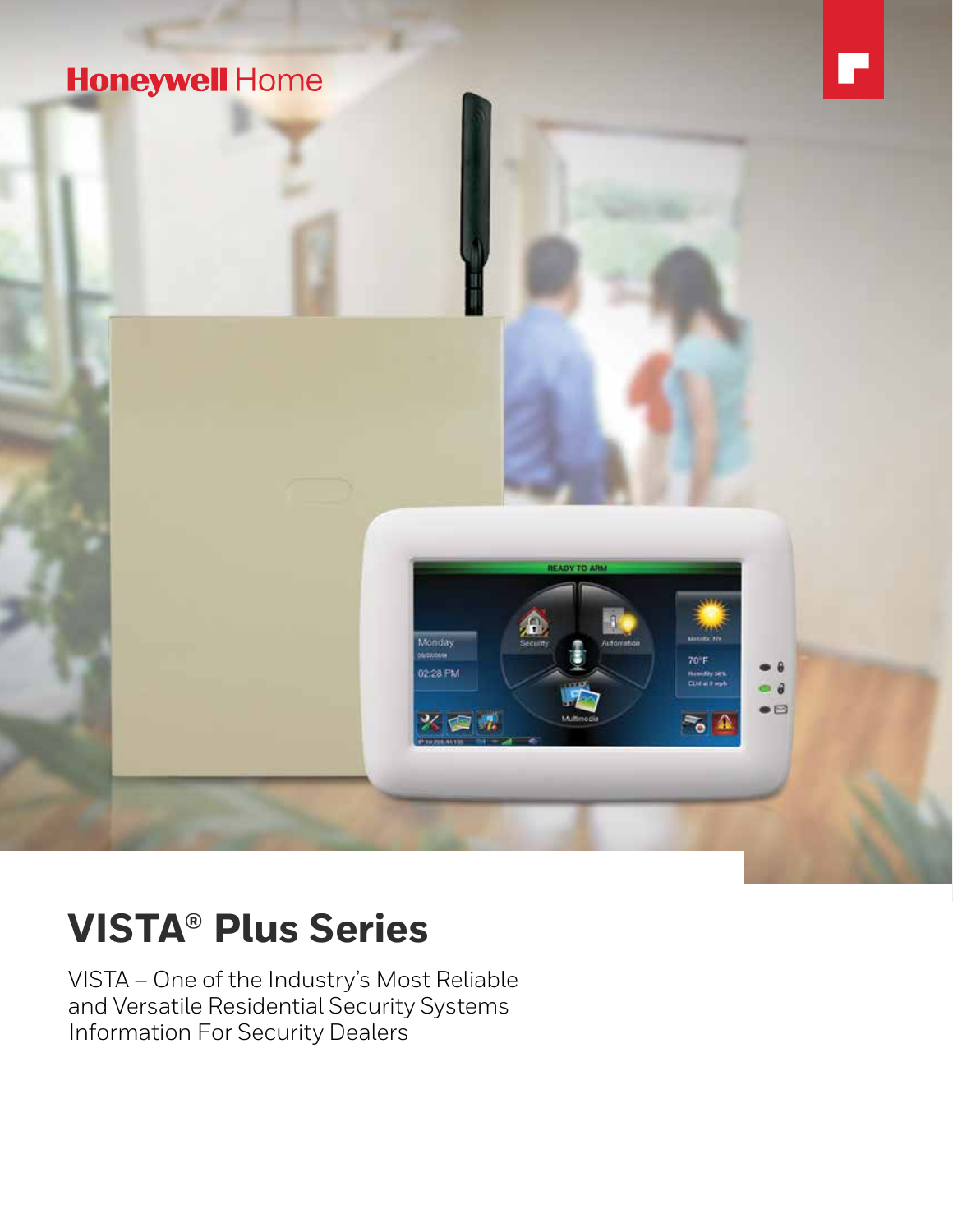# **Take Control of Opportunity**

**The VISTA Plus Series is one of the most reliable, brand-recognized security systems in the world protecting more people and property than any other offering.** VISTA easily and conveniently provides you and your customers with a wide range of applications that protect life and property including smart home control options for lighting, thermostats, locks, garage doors, water-shut off and audio.

- VISTA's long-term reliability drastically reduces the need for costly site visits and therefore lowers endto-end account maintenance costs, especially with LTE radio communication support
- With VISTA you can tailor a system to your customer's needs with a wide range of options including fixed, custom alpha or graphic touchscreen keypads, hardwired or wireless sensors, Z-Wave® smart home support, IP, GSM, and LTE or POTS communication paths

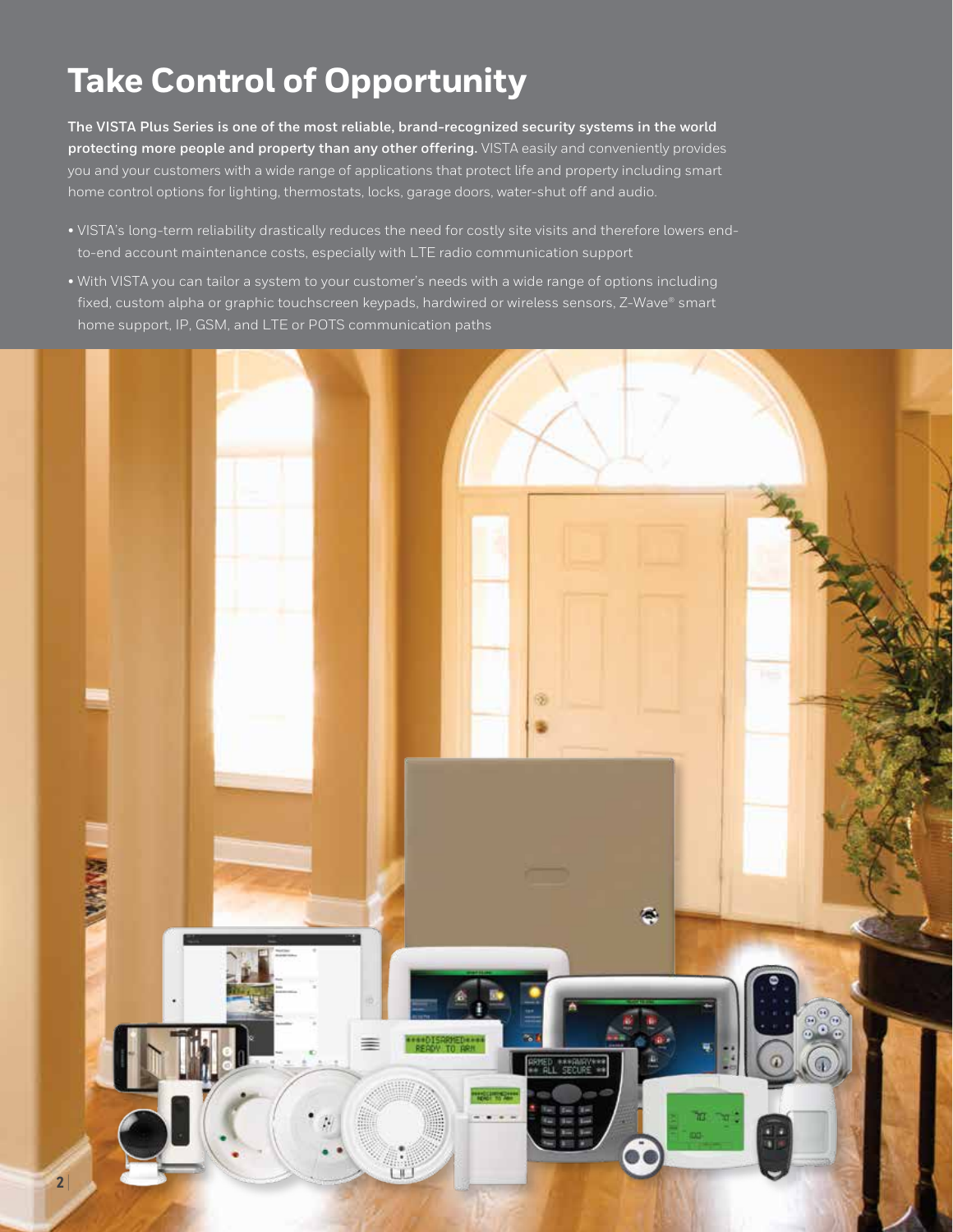### **Features**

### **Higher System Capacity**

Expand systems up to 48 zones using hardwired or wireless expansion.

### **Wireless Keys**

Add wireless keys without using any protection zones.

### **Battery Saver**

Unique load shed feature saves batteries during extended power outages and reduces service calls.

### **IP/Cellular Radio Support**

Reduce installation time by communicating panel programming information over the Internet or by cellular radio via GSM or LTE, instead of using telephone lines.

### **False Alarm Reduction**

VISTA systems incorporate the latest false alarm reduction features, including Exit Delay Restart, Auto Stay, Cross Zoning and Cancel Verification.



*Expansion Modules*



*Wireless Keys* 

### **VISTA-21iP 48 Zone Control Panel with Integrated IP Communicator**

The VISTA-21iP Control Panel delivers a full communications solution with an integrated Internet communicator and optional snap-in GSM radio right on board. It delivers the same installation advantages, innovative end-user benefits and robust system capacity you've come to expect from VISTA panels – plus a whole lot more.

- Built-in Internet communicator provides the most sophisticated, reliable data security – with no installation required!
- VISTA GSM Digital Communicator combines the dialer, Internet and GSM in one cabinet
- Quad-Path technology provides four paths of communication using the dialer, the Internet, GPRS and SMS for added reliability and security
- Primary communications path is selectable—offering the most convenient, costefficient way to communicate
- Great alternative to TELCO lines providing a faster communications solution at higher speeds than the traditional POTS method





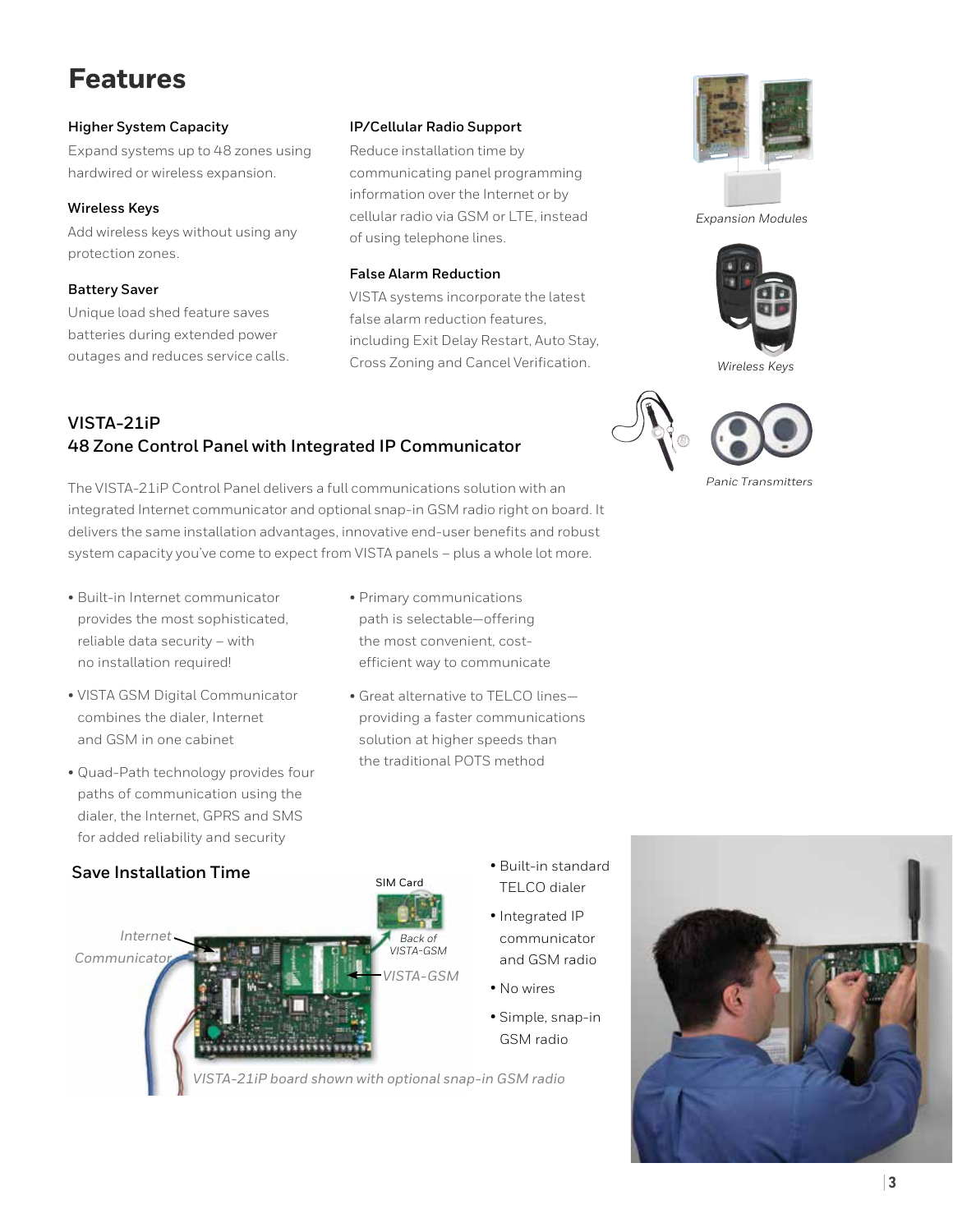### **A Panel For Every Installation**

|                                               | VISTA-15P                | VISTA-20P                | VISTA-21iP               |
|-----------------------------------------------|--------------------------|--------------------------|--------------------------|
| <b>System Capacities</b>                      |                          |                          |                          |
| Maximum Zone Capacity                         | 32                       | 48                       | 48                       |
| Std. Hardwired Zones (with zone doubling)     | $6(-)$                   | 8(15)                    | 8(15)                    |
| Maximum ECP Hardwire Expansion Zones          | 16                       | 40                       | 40                       |
| Maximum Wireless Expansion Zones              | 26                       | 40                       | 40                       |
| Wireless Keys (do not use zones)              | $\, 8$                   | 16                       | 16                       |
| Partitions                                    | $1\,$                    | 2 "true"                 | 2 "true"                 |
| User Codes                                    | 32                       | 48                       | $48\,$                   |
| Event Log                                     | 50                       | 100                      | 100                      |
| Maximum Number Two-Wire Smokes                | 16                       | 16                       | 16                       |
| Maximum Number of Schedules                   | $\,8\,$                  | 32                       | 32                       |
| <b>False Alarm Prevention Features</b>        |                          |                          |                          |
| Exit Error Logic                              | ✓                        | ✓                        | ✓                        |
| Exit Delay Reset                              | ✓                        | $\checkmark$             | $\checkmark$             |
| Exit Delay Countdown                          | ✓                        | ✓                        | ✓                        |
| Cross Zoning                                  | ✓                        | ✓                        | $\checkmark$             |
| Alarm Verification - Fire                     | ✓                        | ✓                        | ✓                        |
| Swinger Shutdown                              | ✓                        | ✓                        | ✓                        |
| Unvacated Auto-Stay                           | ✓                        | ✓                        | ✓                        |
| Alarm Cancel Verification                     | ✓                        | ✓                        | $\checkmark$             |
| <b>System Configuration</b>                   |                          |                          |                          |
|                                               | ✓                        | ✓                        | ✓                        |
| Interactive Phone Support                     | ✓                        | ✓                        |                          |
| Real Time Clock                               |                          |                          | ✓                        |
| Temporal Bell                                 | ✓                        | ✓                        | $\checkmark$             |
| <b>Bell Supervision</b>                       | ✓                        | ✓                        | ✓                        |
| Telephone Line Monitor                        | ✓                        | ✓                        | ✓                        |
| On-board Triggers                             | $\overline{2}$           | $\mathbf{2}$             | $\mathbf{2}$             |
| Relays Supported                              | $\,8\,$                  | 16                       | 16                       |
| Integrated Internet as a System Configuration | N/A                      | N/A                      | ✓                        |
| <b>Additional Features</b>                    |                          |                          |                          |
| Master Console                                | N/A                      |                          | L                        |
| Cross Partitioning (go to)                    |                          | ✓                        | ✓                        |
| "Night" Arming                                | ✓                        | ✓                        | ✓                        |
| RF Supervision by Transmitter                 | ✓                        | ✓                        | ✓                        |
| Common Lobby Logic                            | N/A                      | ✓                        | ✓                        |
| Configurable Zone Type                        | $\checkmark$             | ✓                        | $\checkmark$             |
| "Battery Saver"                               | ✓                        | $\checkmark$             | $\checkmark$             |
| Keyswitch Arming                              | $\checkmark$             | $\checkmark$             | $\checkmark$             |
| <b>Convenience Features</b>                   |                          |                          |                          |
| Single Button Arming                          | ✓                        | $\checkmark$             | $\checkmark$             |
| Quick Exit                                    | ✓                        | ✓                        | ✓                        |
| Keypad Macros                                 | ✓                        | $\checkmark$             | $\checkmark$             |
| Viewable Event Log at Keypad                  | ✓                        | $\checkmark$             | $\checkmark$             |
| Time & Date Display                           | $\overline{\phantom{a}}$ | $\overline{\phantom{a}}$ | $\overline{\phantom{a}}$ |
| Pager Capability                              | $\overline{2}$           | 4                        | $\overline{4}$           |
| Auto Arm/Disarm                               | ✓                        | $\checkmark$             | $\checkmark$             |
| Graphic Keypad Support                        | $\overline{2}$           | 4                        | 4                        |
| Internet and GSM Communication Support        | ✓                        | $\checkmark$             | $\checkmark$             |
| LTE Communication Support                     | ✓                        | $\checkmark$             | N/A                      |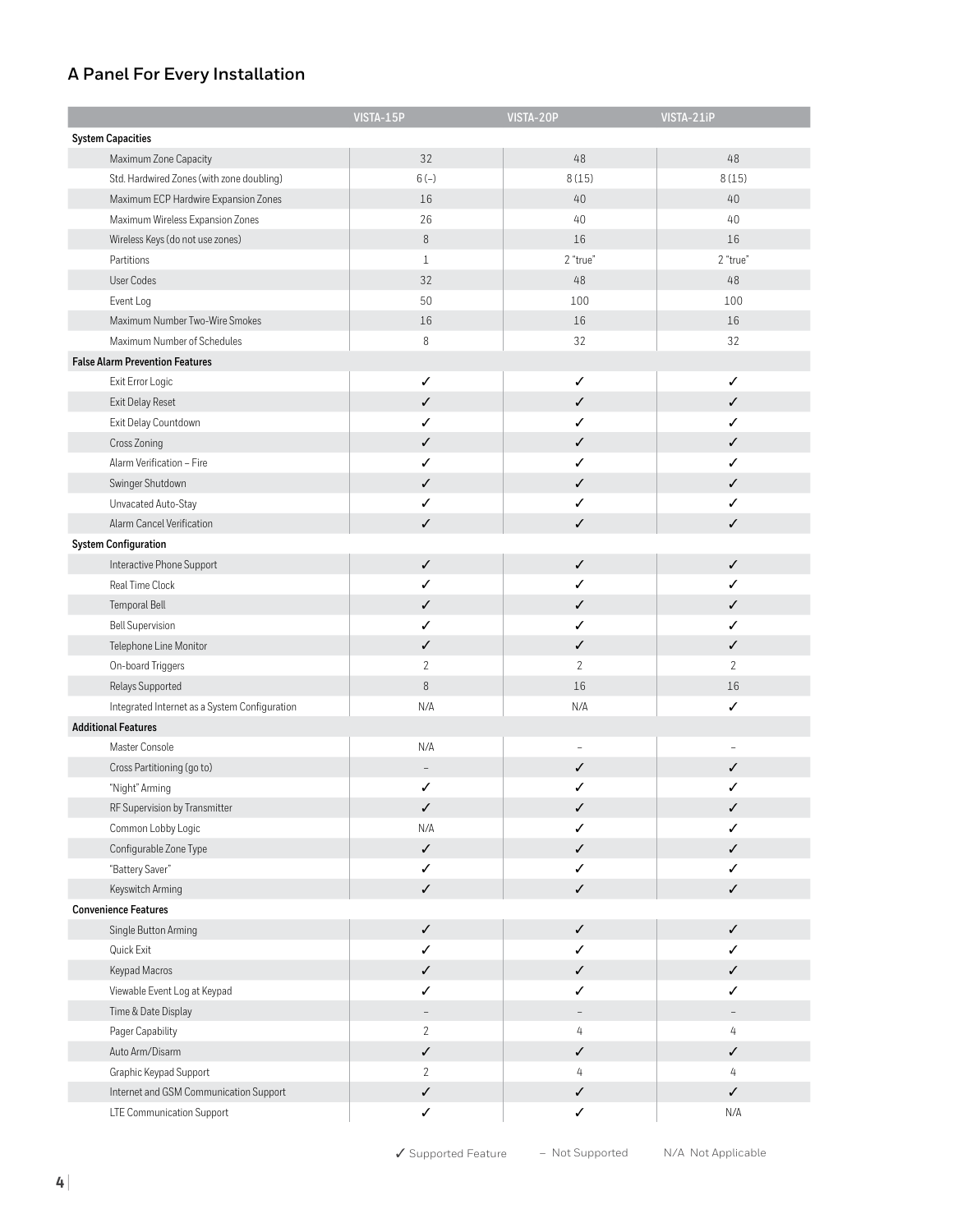### **Keypads**

### **Tuxedo Touch® TUXS and TUXW – Security and Automation Controller**











The Tuxedo Touch Series provides you with an excellent way to offer home automation as part of your security package. The magnificent, 7" high-resolution graphic touchscreen is the easiest, most affordable way to tie all of the technology in your customers' homes and businesses together—including security, cameras and Z-Wave enabled thermostats, lights, locks, thermostats and shades.

- State-of-the-art home and building controller, video viewer, digital picture frame and integrated security in one easy-to-use interface
- Icons and menu-driven prompts make operation simple and intuitive
- Control system actions with convenient voice control..."Hello Tuxedo"
- A built-in web server lets your customers control Tuxedo Touch anywhere in their home or facility on an iPhone®, iPad®, Android™, BlackBerry®, web-enabled TV or any compatible wireless mobile device (TUXWIFIW and TUXWIFIS)
- Low-cost installation, has tremendous consumer appeal and is a great way to close more business, increase your average sales price and reduce attrition
- Automation and control of Z-Wave enabled lights and thermostats
- View live video of up to four cameras around the premises on the touchscreen, smartphones, tablets or televisions
- Can be installed in any new or existing home at any time – without any hassle
- Digital picture frame feature lets homeowners display family photos and create slideshows
- Homeowners can play personal videos from an SD card right at the touchscreen
- Voice annunciation of type and location of alarm (English language only)

*iPhone and iPad are registered trademarks of Apple® Inc. All other trademarks are properties of their respective owners.*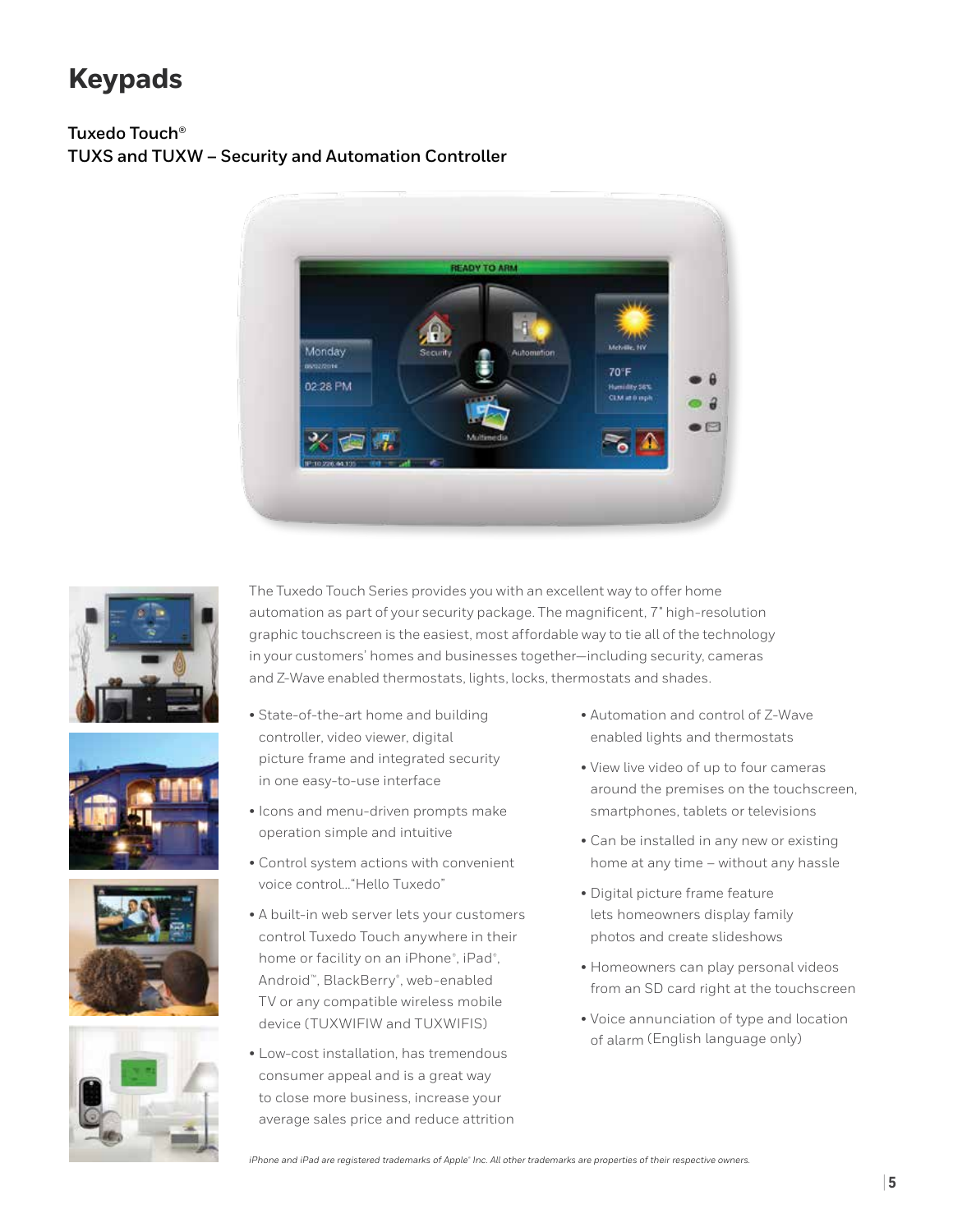### **Keypads**

### **6280 TouchCenter**



- Brilliant, 7" graphic touchscreen display and digital picture frame in one
- State-of-the-art security system controller with graphic icons that intuitively guide end-users through operation
- Homeowners can display family photos and create slideshows
- Homeowners can play personal videos from an SD card right at the touchscreen
- Available in white and silver/ black to match any décor
- Choice of English, French Canadian and Spanish languages to open new markets
- Voice annunciation of type and location of alarm (English language only)

### **Premium Alpha Keypads**

Vibrant, negative etched keys and vivid negative mode displays provide greater contrast – making the keypads easier to read and operate. Available in silver/black and white to match traditional and modern interiors.



**6460S**



**6460W**

*Customize with your company logo!*

### **Basic and Voice Keypads**

Easy to use and easy to read, our basic wall-mounted keypads make security system operation simple. Large, bright displays spell out system status in plain English without any codes to remember. Keys are soft-to-the-touch, labeled with simple commands and illuminated for easy nighttime visibility. Our talking keypads annunciate the type of alarm and location in an emergency – giving your customers time to act quickly in an emergency. **6160/6160V**

| ***OISARMED**<br>GRM<br><b>STEP</b> |
|-------------------------------------|
|                                     |
|                                     |
|                                     |
|                                     |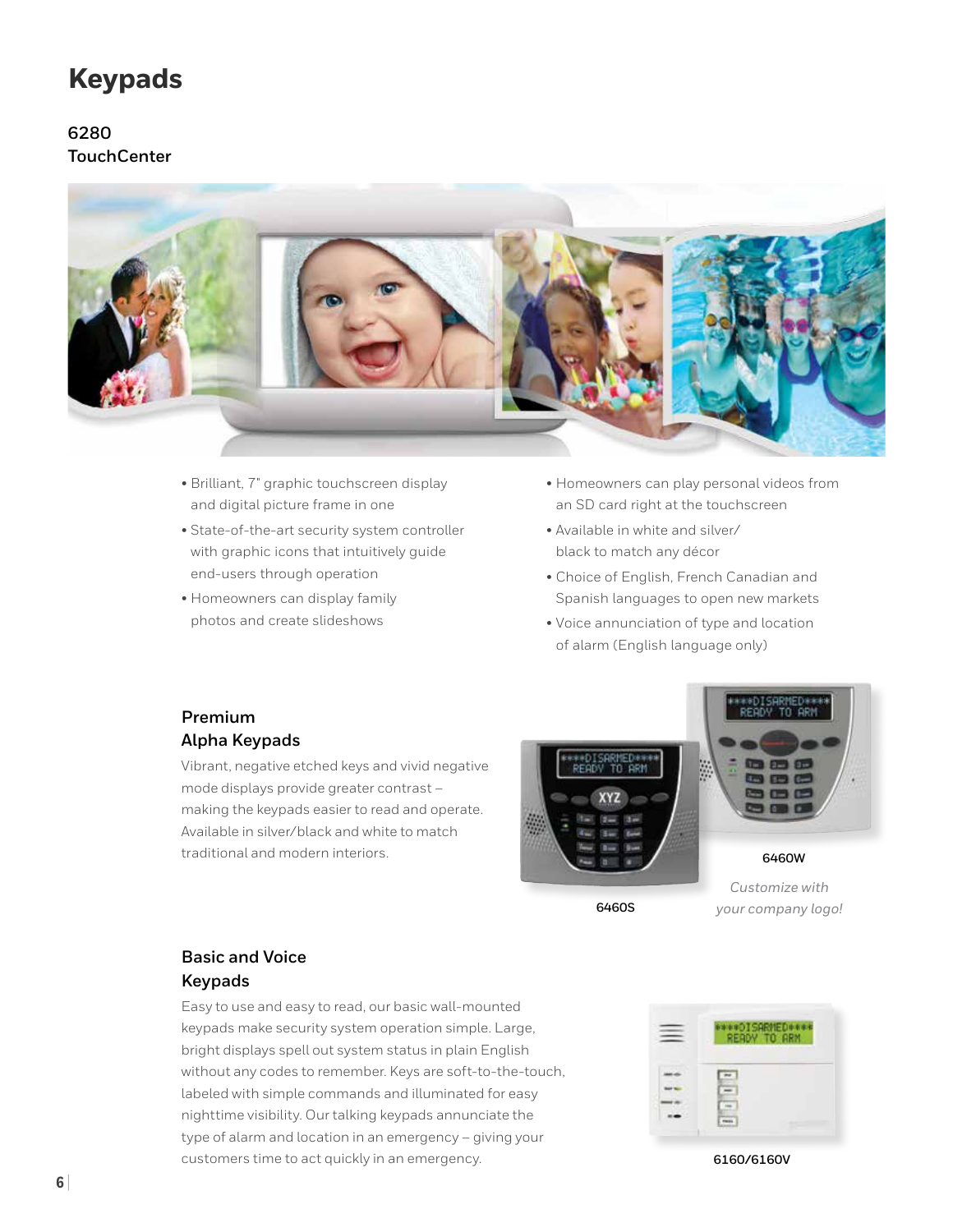### **Services**

### **Resideo Total Connect Remote Services**



If you're looking for additional RMR, consider offering Total Connect Remote Services on every installation. Your customers will be able to connect to their homes and families whenever they want, wherever they are on the same mobile devices they use every day.

#### **Your customers can:**

- Be alerted to important events inside or outside their homes via email, text messages or video notification
- Know if their children have arrived home from school by a certain time or if they haven't
- Keep an eye on kids, babysitters, elderly relatives, pets and property via remote look-in video
- Be notified about floods, leaks and extreme temperature changes
- Receive alerts if valuable objects like antiques, paintings or electronics have been moved or disturbed



**To learn more, visit www.totalconnecttoolkit.com**





*SkyBell® Video Doorbell Round and trim line versions available*